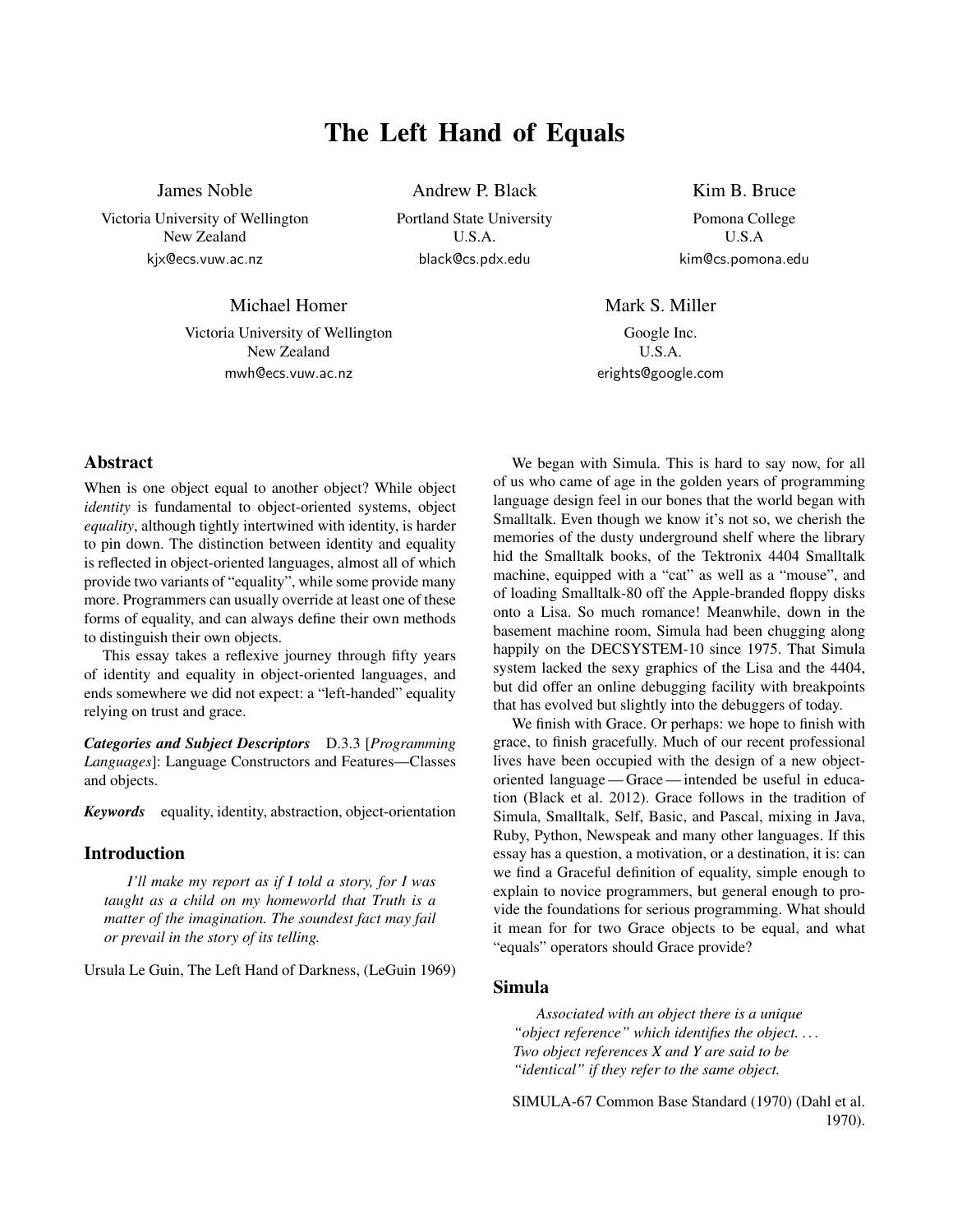Simula-67 introduced the idea of "object identity", supported by two "reference comparators",  $==$  and  $=$ / $=$ . We will mostly call this comparison reference equality because it tests if two references actually refer to the same object, although we may lapse into using the synonym object identity. Simula also includes the Algol-like operators  $=$  and  $/=$ , which compare primitive objects such as numbers or characters by looking at the values that they contain. We will call this kind of comparison value equality. Thus, Simula has two distinct families of equality operators.

## Reference Equality

Do two references refer to the same object?

#### Value Equality

Do two objects contain equal values?

By a **family of operators** we mean a set of operators that use the same concept of equality. Each family consists of an equality operator (such as  $=$ ) and a inequality operator (such as  $/=$ ). Simula's reference equality operators ( $=$  and  $=$   $(=)$  are one family, and its value equality operators ( $=$  and  $\langle \rangle$  or  $\langle \rangle$  are another family. Families get bigger over time: many languages include a unary hash operation as a third member of each family. We will pretty much ignore the other operators, and talk about the family in terms of the equality operator and its semantics.

Simula actually goes one step further and distinguishes assignments, using  $\text{Also} \mathcal{C} = \text{for value assignment}$ , and its own :− for reference assignment. Famously, Simula assignments are legal if there is *any* subtype relationship between the left- and right-hand sides: if the type of the right-hand side is a supertype of that of the left, the assignment is checked dynamically.

Simula keeps things mostly straightforward because "There is no value assignment operation for objects" (Dahl et al. 1970). Objects in Simula are accessed by references, so objects always use the reference family operators (with reference equality semantics), while numbers and characters use the value family (with value equality semantics). We say that Simula is "mostly" straightforward, because strings are more complicated, as they are represented by a mutable reference type text. Texts behave pretty much like objects, but support *both* reference equality, to distinguish different text objects, and value equality, to determine if two text objects contain the same characters. If  $T$  and  $U$  are texts, then "the relations  $T=U$  and  $T=/-U$  may both have the value true" (Dahl et al. 1970).

Here is the worm in our garden of Eden.

## Smalltalk and Self

*Equivalence (*==*) is the test of whether two objects are the same object. Equality (*=*) is the test of whether two objects represent the same component. The decision as to what it means to be "represent the same component" [sic] is made by the receiver of the message.*

Adele Goldberg and David Robson, Smalltalk: The Language and its Implementation (Goldberg and Robson 1983).

Conceptually, Smalltalk starts from Simula's design, with two families of equality operators. It even writes the core operators the same way:  $==$  and  $=$ . The operator  $==$  is reference equality, testing whether its arguments "are the same object" (Goldberg and Robson 1983). Smalltalk's operator  $=$ , though, is not value equality — although it may appear to be so at first glance.

Rather, Smalltalk's  $=$  is a dynamically-dispatched method request, so its semantics depends critically on the = method in the receiving object. The semantics of  $=$  should be one part of the overall semantics of the abstraction represented by the object, so for this reason we'll call this kind of operation abstract equality. Whereas reference equality involves only two objects, abstract equality (and value equality) can involve many more: the objects being compared, and any other objects that are part of those objects' implementations. "(I am large, I contain multitudes.)" (Whitman 1891).

#### Abstract Equality

Do two objects represent the same abstract value?

 $Both = and == are nominally implemented as Smalltalk$ primitives that invoke operations directly: in fact, Smalltalk cheats on  $==$ , compiling it directly as reference equality, so  $==$  cannot be redefined in Smalltalk.

Smalltalk makes two significant conceptual advances over Simula. The first is the depth of its object-orientation. Simula is a hybrid language, defined by adding objectoriented features to Algol 60, and retaining many features (control structures, numbers, array, procedures, texts) that are not object-oriented. In contrast, pretty much everything in Smalltalk is an object, and all computation is carried out by dynamically dispatched messages. Second, Smalltalk introduces an encapsulation boundary around each object: an object's fields (instance variables) can be accessed only from within that object.

Self (Ungar and Smith 1991) is a descendant of Smalltalk that eschews classes in favour of cloning and delegation. Like Smalltalk, everything in Self is an object, and all computation proceeds by dynamic dispatch. Also like Smalltalk, Self's encapsulation boundaries surround individual objects (at least in early versions of Self; later versions kept the vis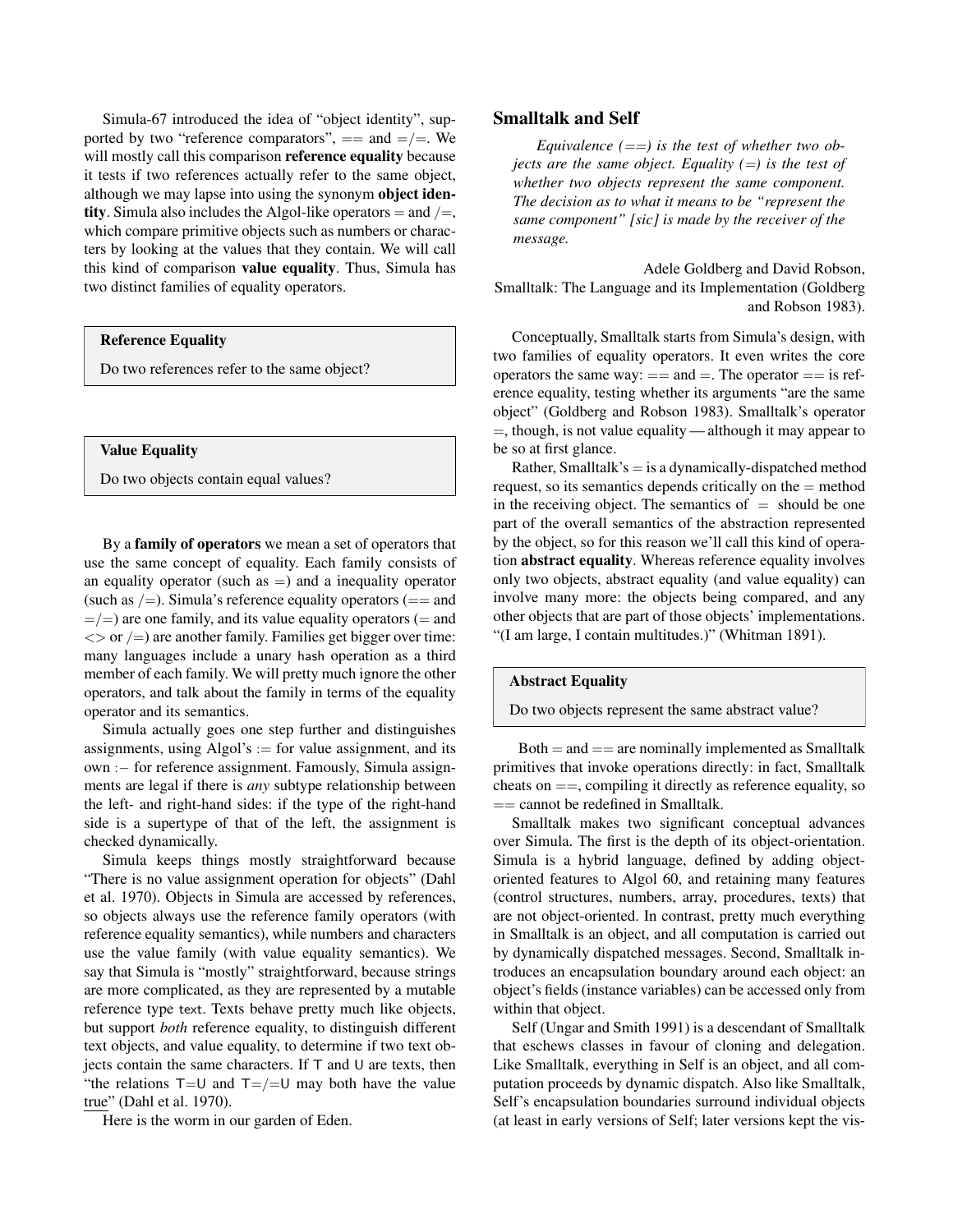ibility definitions but did not enforce them). Self's comparison operators are the  $==$  reference equality and  $=$  abstract equality of Smalltalk: but unlike Smalltalk, in Self both are dynamically dispatched. Indeed, a major goal of Self's implementation was to demonstrate that a language could perform well even when the lowest level operations (reference equality, control structures, and even arithmetic) are dynamically dispatched (Chambers et al. 1989).

Self's  $==$  operation is implemented by a low-level primitive function Eq: that takes two arguments. Here is the flaw in Self's design: Self's reference equality primitive \_Eq: can be applied to any pair of objects at any time, although doing so would be considered extremely bad style.

# Lisp and EGAL

Lisps systems have a large number of different equality operations — Common Lisp has at least eight (Steele 1990). Henry Baker addresses the proliferation of Lisp equality operators in his seminal 1993 paper by proposing one equality operator to unify them all:

*We define a single, computable, primitive equality predicate called* EGAL *which we show is consistent with the notion of "operational identity" of data structures . . .*

*Our model for object identity distinguishes mutable objects from immutable objects, and mutable components of aggregate objects from immutable components.*

> Henry Baker, Equal Rights for Functional Objects . . . (Baker 1993).

EGAL compares mutable objects using reference equality, and "automatically recurse[s] into the components of an immutable object" i.e., compares them with value equality. EGAL is also defined over closures, primarily to support idioms that build objects (Hoyte 2008). The point of EGAL is that, like reference identity, it is a stable comparison: it does not depend on the mutable state of any objects in the program. The key practical difference between EGAL and reference equality is that two immutable objects containing equal values (say, two point objects representing the same location, or two immutable sequences of the same numbers) are indistinguishable under EGAL.

## EGAL

Compare mutable objects with reference equality, and immutable objects with value equality.

EGAL does not support abstract equality. Two different representations of the same abstract object (say, the sequence containing (1, 2, 3, 4, 5) and the range 1..5 (Cook 2009)) are not EGAL, whereas Smalltalk's abstract equality could be defined to consider them equal. Baker does suggest that "Systems defining abstract datatypes might consider providing a new "generic" predicate that defaults to EGAL for primitive datatypes, and can be overloaded for user-defined abstract datatypes" but doesn't take this suggestion further.

Two recent languages have adopted EGAL. Clojure (Hickey  $2016$ ) uses EGAL for its = operator, along with reference equality (called identical). Pyret (Krishnamurthi et al. 2016) supports three main equality operators: reference equality, written <=> or identical; EGAL written = or equals-always, simplified from Baker's design by eschewing function comparison; and value equality, written  $=\sim$  or equals–now). Pyret's design makes clear that EGAL sits between reference and value equality. By default, Pyret objects are compared using EGAL. Programmers can define an equals method to override the default, but the equals method is used only when the objects being compared have the same brands, so its ability to implement abstract equality is tightly constrained. We really like Pyret's names though: "equal always" and "equal now" are quite evocative.

# Curly Bracket Languages

*In BETA there is clear distinction between* reference equality *and* value equality *. . .*

*Note that it is the presence of the symbol* [] *which indicates reference equality instead of value equality*

Ole Lehrmann Madsen, Birger Møller-Pedersen, Kristen Nygaard, Object-Oriented Programming in the BETA Programming Language (Lehrmann Madsen et al. 1993).

C++ was originally designed to combine SIMULA and C, and combines statically dispatched operators with functions and dynamically dispatched methods. C++ chooses between reference equality, value equality, and abstract equality, using its type systems to determine which operation should be invoked (Stroustrup 1991). BETA, Simula's most direct successor, distinguishes reference and value equality based on argument syntax.

Java follows C++ syntactically, although its semantics draws more from Smalltalk. Java's built-in operator  $==$ gives reference equality, just like Smalltalk's  $==$ , while an overridable equals(Object) method parallels Smalltalk's abstract  $=$ . C# started out by following the essentials of Java, but has become more complicated over time. C# sports an overridable  $==$  operator, and an Equals(Object) method, overloaded by an Equals(T) method, which provide abstract equality. A separate ReferenceEquals(x,y) method on a system object tests reference equality.

JavaScript follows Java in syntax, but its semantics are more influenced by Self and Scheme. JavaScript offers the  $==$  and Object.is operators that test reference equality for objects, and also  $a ==$  equality operator that performs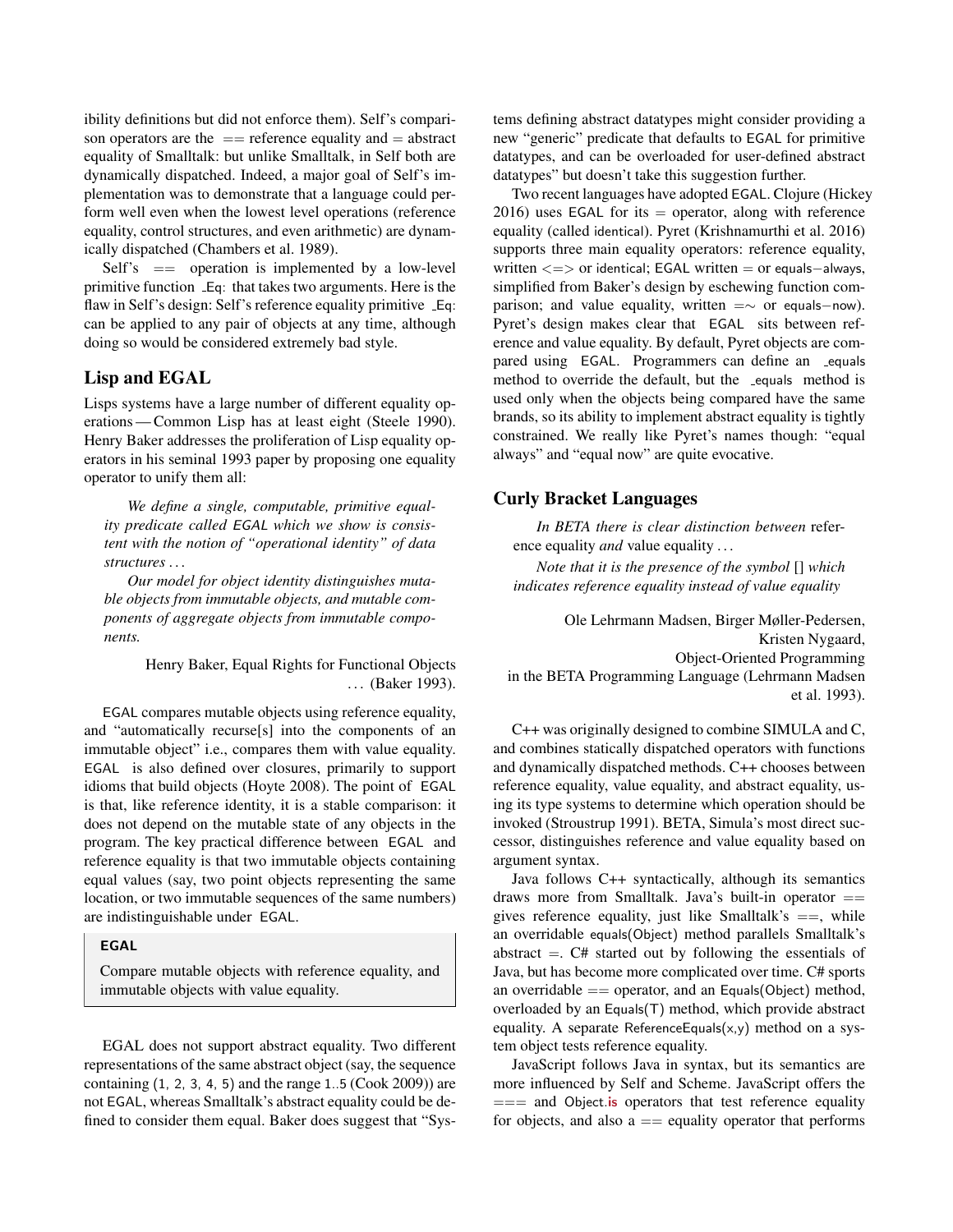numerous type conversions and is better avoided (Crockford 2008).

Although it is not a curly bracket language syntactically, Python provides primitive reference equality (the is operator) and an overridable  $==$  operator that can be used to provide abstract equality. Ruby follows Smalltalk's design in many respects. It has an equal? method testing reference equality, and  $a ==$  method testing abstract equality. Ruby also offers three special purpose comparisons: eql? (used for keys),  $==$  (used for case matching), and  $\le$   $=$   $>$  (for three-way comparison). As in Self, Ruby's reference equality method equal? is a true method request, so it can be overridden, although programmers are advised not to do so!

Scala builds on Java, with a user level abstract equality  $==$  defined in terms of an overridable equal method, and a separate eq method for reference equality. Scala also supports the definition of "case classes": objects that are generally immutable and automatically implement equals as value equality.

final  $\text{def} == (\text{that: Any}):$  Boolean = if (null eq this) null eq that else this equals that

> Martin Odersky, The Scala Language Specification Version 2.9

# Equality

*All animals are equal, but some animals are more equal than others.*

> George Orwell  $==$  Eric Arthur Blair, Animal Farm, (Orwell 1945).

We have avoided until now what is perhaps the most important question of all: what is the *intention* of equality? Equality of opportunity or equality of outcome? Should some or all of the object comparison operations possess the mathematical properties of an equivalence operator? What does it mean if we say that two objects are equal?

The Java specification offers a relatively comprehensive definition: the "relation" induced by *all the overridden* equals *methods in the program* must be reflexive, symmetric, transitive, consistent, and must handle nulls properly.

public boolean equals(Object obj)

Indicates whether some other object is "equal to" this one.

The equals method implements an equivalence relation on non-null object references:

- It is *reflexive*: for any non-null reference value x,  $x.\text{equals}(x)$  should return true.
- It is *symmetric*: for any non-null reference values  $x$  and  $y$ ,  $x$  equals( $y$ ) should return true if and only if y.equals(x) returns true.
- It is *transitive*: for any non-null reference values x, y, and z, if  $x$  equals(y) returns true and y equals(z) returns true, then x.equals(z) should return true.
- It is *consistent*: for any non-null reference values  $x$  and y, multiple invocations of  $x$  equals(y) consistently return true or consistently return false, provided no information used in equals comparisons on the objects is modified.
- For any non-null reference value x, x.equals(null) should return false.

#### Returns:

true if this object is the same as the obj argument; false otherwise.

> The Java Platform (Gosling et al. 2005) (our underlining)

Using this definition, we can see that, although EGAL meets the Java specification, Java permits two objects to be equals when they are not EGAL. This distinction between equals and EGAL is centred on the clause we have underlined: Java equals can depend on the mutable state of the objects being compared. Java permits abstract equal now semantics for its equals and so results can change if one or both of its argument objects are modified — or rather, if any mutable state in any object that happens to be read by an equals method is modified. Two different mutable objects will never be EGAL, but they can be equals in Java. On the other hand, the results of EGAL comparisons are *always* consistent, irrespective of any state mutation: two EGAL objects are equal always.

This kind of definition gives shape to an equality relation, but does not specify how equality affects the rest of the program: what are the consequences of two objects being equal or identical? What are the pragmatic semantics of equality? Tellingly, the Java specification just says that objects are "equal to" each other (with quotations marks in the original) or that the objects are "the same as" each other (our quotes). But what does that mean? What should it mean? Pragmatically, if a program discovers that two objects are equal, what other assumptions should programmers be able to make about those two objects?

Based on work by Horst Reichel (Reichel 1995) and Bart Jacobs (Jacobs 1996), William Cook argues for object equivalence based on bisimulation: "if two objects simulate each other . . . they are equivalent" (Cook 2009). David Ungar has described this more pragmatically, as the desired semantics of Self's identity relation  $==$ :

*Basically, given two references, A and B, A* == *B implies that for any message M, you could send M to A or send M to B and there would be no observable change in the future response to messages of the system.*

#### David Ungar, personal communication.

This is a very strong condition. To repurpose Pyret's terminology: under this semantics, if two objects are equal at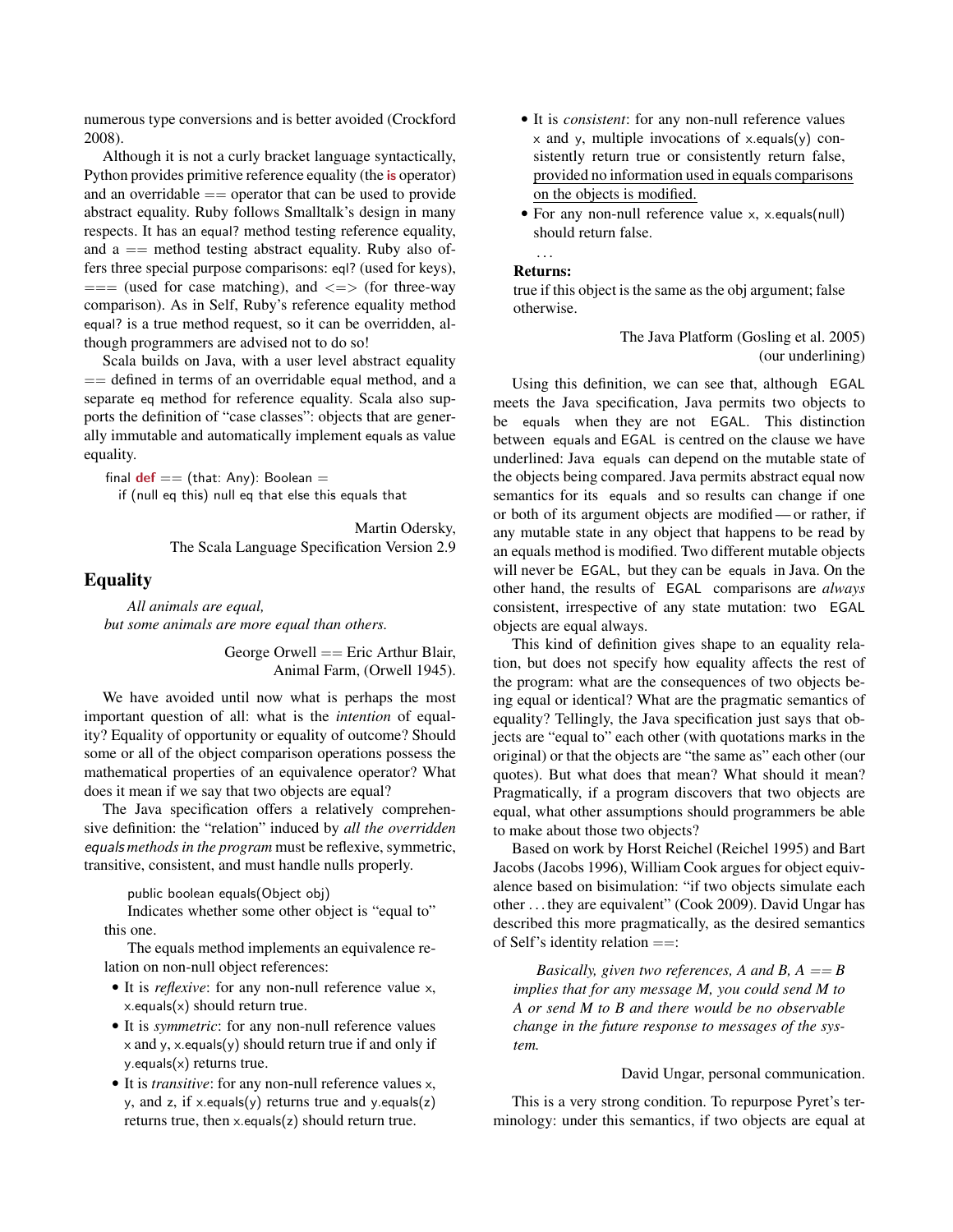some point in the program, they will always be equal at any other time. This always equal semantics can be implemented by reference equality, obviously, but there are other kinds of equality can also meet this condition, notably EGAL, and an abstract equality method could be implemented that satisfies this condition.

On the other hand many kinds of equality do *not* imply bisimulation, including Java's equals, Smalltalk and Self's  $=$ , and Ruby's  $=$ . These meet a weaker condition: again stealing Pyret's terminology, the objects are equal now, but may not be equal in the future (and may not have been equal in the past). In terms of messages, we can say:

*Given two references, A and B, A is equal now to B implies that if you sent M to A and received R as the result, or if you sent M to B and received S as the result, R and S would be equal now.*

If two objects are always equal, they must also be equal now: the reverse is not the case.

# Object-Orientation

#### *O is for Object,*

*which is the granddaddy of all soap bubbles.*

Brian Alexander, ABC's for object-gifted children, (Alexander 1992)

If we am to talk about equality in object-oriented languages, we must also talk about objects, and, in particular, how object-oriented programming differs from other approaches to programming. There are many definitions of object-orientation, focusing on different aspects of programming and design (Noble 2009). The problem with traditional extensional definitions such as Grady Booch's "*An object has state, behaviour, and identity*" (Booch 1994) is that they beg the question: if identity is built into your definition of object-orientation then there is little left to ruminate about.

Ralph Johnson has a three-fold definition which captures the semiotic, conceptual, and technical aspects of objectorientation rather well (Johnson 2008, 2007; Noble 2009):

*I explain three views of OO programming. The Scandinavian view is that an OO system is one whose creators realise that programming is modelling. The mystical view is that an OO system is one that is built out of objects that communicate by sending messages to each other, and computation is the messages flying from object to object. The software engineering view is that an OO system is one that supports data abstraction, polymorphism by late-binding of function calls, and inheritance.*

Rather more recently, William Cook has characterised the key structural feature of object-orientation in terms of the *autognostic principle* (Cook 2009):

An object can only access other objects through their public interfaces.

*Autognosis means 'self knowledge'. An autognostic object can only have detailed knowledge of itself. All other objects are abstract. The converse is quite useful: any programming model that allows inspection of the representation of more than one abstraction at a time is not object-oriented.*

#### William Cook, On Understanding Data Abstraction, Revisited, (Cook 2009).

Autognosis takes a per-object encapsulation boundary to its logical conclusion: an object can have detailed knowledge — access to the internal representation — only of itself: other objects can be known only via their public interfaces.

Cook lays out the implications of autognosis: increasing flexibility while preventing optimisations of complex operations that require access to the representations of multiple objects. One object can be replaced by another object so long as the replacement object supports the original object's public interface: Jonathan Aldrich has explained how this allows large systems to be built by combining interoperable extensions (Aldrich 2013).

Cook singles out Microsoft's COM for praise, because there is "no built-in notion of object equality", and advises Java programmers who wish to adopt a purely objectoriented system to avoid reference equality (Java's  $==$ ), instanceof tests on classes, and using classes as types, because these idioms couple the uses of an object to its implementation, thus subverting its public interface. Furthermore, because objects' instance fields cannot appear in Java interfaces, adopting this discipline changes the program's encapsulation boundaries from per class (as in C++ and Java) to per object (as in Smalltalk, Self, or Newspeak).

A key argument of Cook's essay is that this difference in encapsulation stems from a primordial difference between objects, (build using procedural abstraction based, modelled by the untyped lambda calculus) and abstract data types (build using type abstraction, modelled by the typed lambda calculus). This distinction has not always been clearly understood. For example, a key part of Bertrand Meyer's definition of object-oriented programming is that objects, classes, and abstract data types are tightly related:

*A class is a software element describing an abstract data type. . .*

*An abstract data type is a set of objects defined by the list of operations, or features, applicable to these objects, and the properties of these operations.*

Bertrand Meyer, Object-Oriented Software Construction, (Meyer 1997).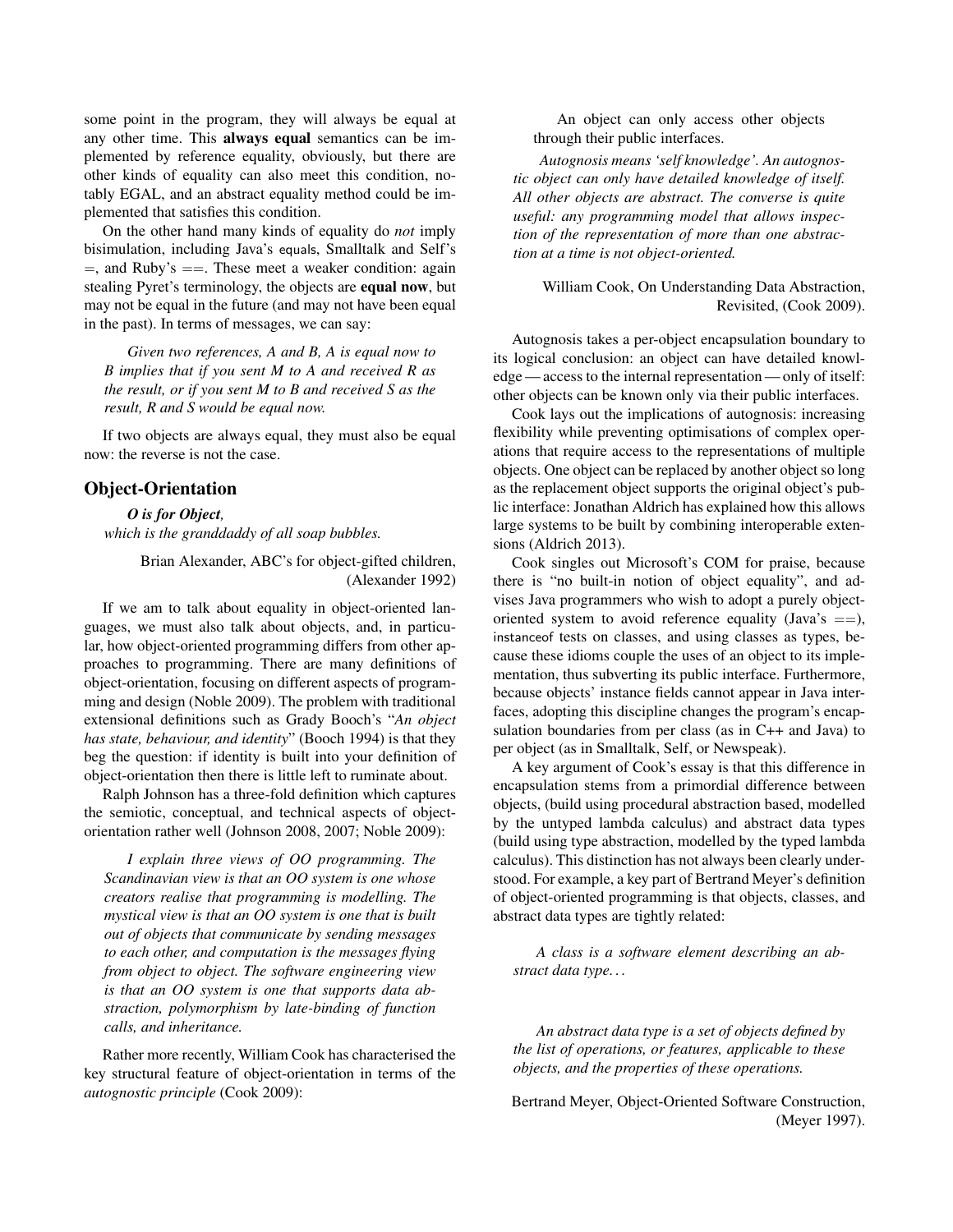Meyer's Eiffel is one of the few languages that supports both encapsulation boundaries simultaneously: individual method and fields can be accessible to every class in the system, to a specified list of classes, to just their defining class, or restricted to just the current instance. Conceptually, abstract data types or the SIMULA-derived encapsulation boundary make abstract equality easy: objects of the class represent instances of the abstract data type; an abstraction function maps instances' representations into the corresponding abstract values of the type; the semantics of equality over the abstract type is precisely defined (e.g. by reduction to a canonical form); a procedure implementing that equality can be written relying on access to the representations of both instances of the abstract type being compared.

The remainder of this essay tries to answer the complementary question. What can we do to provide an equality operator for a pure, autognostic object-oriented language? What is the most we can do in a world of individually encapsulated objects, or what is the least we can get away with and still write programs? (Spoiler: Grace, which we are attempting to design, has adopted Smalltalk's per-instance encapsulation boundary, rather than Simula's per class encapsulation).

# Left-handed Equals

#### ΓΝΩΘΙ ΣΑΥΤΟΝ

Know Thyself. Inscription of Apollo's temple at Delphi.

At this point we return to Cook's definition: an autognostic object can only have detailed knowledge of itself, while treating every other object as abstract, so their representations cannot be inspected. If identity is part of an object's representation — or at least, the representations of the abstractions modelled by the object — then one object cannot inspect the identity of any other object. Certainly there can be no mandate for a third-party object to be able to compare two objects' identity.

This is why Cook's rules for pure object-oriented programming in Java rule out Java's  $==$  reference equality operator. As Andrew Black puts it: "*An application . . . may have its own notion of identity that differs from the underlying system*" (Black 1993). To see why, consider the example of a simple string object being used to e.g. represent an access key in a distributed object-oriented system. An abstract equality could compare strings by looking at their contents, presumably character by character: so clients would be unable to determine if two strings were actually identical or two different string objects that were abstractly equal. A reference equality comparison (such as Java's third-party identity test) would allow clients to distinguish between identical and abstractly equal strings, so allowing the distinction

to leak through the public interface of the abstraction. This distinction could potentially open a covert channel e.g. allowing clients to detect whether a key is to a local or a remote resource. A runtime system may need to take extra effort to preserve reference equality semantics, e.g. ensuring that strings from remote machines are always accessed via remote proxies, rather than just copying their contents.

Exposing object identity also makes transparent proxies more difficult to build. Encapsulators (Pascoe 1986) and transparent forwarders (McCullough 1987), first developed in Smalltalk, can monitor objects, check invariants, or provide access control (Gamma et al. 1994) without modifying the underlying object. Racket's chaperones and impersonators (Strickland et al. 2012), and Javascript's proxies (Cutsem and Miller 2010, 2013) offer similar facilities. All these techniques depend on an object's clients being unable to distinguish between the identity of the naked underlying object, and that object wrapped within an encapsulator (proxy, chaperone, impersonator). Direct access to the identity (or the class) of another object allows encapsulators to be detected directly.

If autognosis is "self-knowledge" then it seems, however, that there is one special case of reference equality which can be admitted in an object-oriented system, and that does not break abstractions: when an object is compared with *itself*. For the Java inclined, imagine that you can only write a primitive reference equality with this on the left-hand side "this == other" . In Smalltalk, comparing an object with itself looks even better "self  $==$  other" (although in Self we have the inscrutable "== other").

#### Self Reference Equality

Does another reference refer to self?

Arguably the single most important use of reference equality in Java code is the definition of the equals method in java.lang.Object, defining the default value comparison for objects in terms of reference equality. Here, at least, the call  $to ==$  is autognostic:

```
public boolean equals(Object obj) {
     return (this == obj);
}
```
exactly because "this  $==$  other" is a self-reference check: an object determining if some other reference refers to itself (in Java, to "this" ). Any invocation of Java's "==" which is not testing against a literal "this" is not autognostic.

We will call the (autognostic) self reference equality test "refEqualSelf". In Java, refEqualSelf can be defined with exactly the same code as above:

```
public boolean refEqualsSelf(Object obj) {
     return (this == obj);
}
```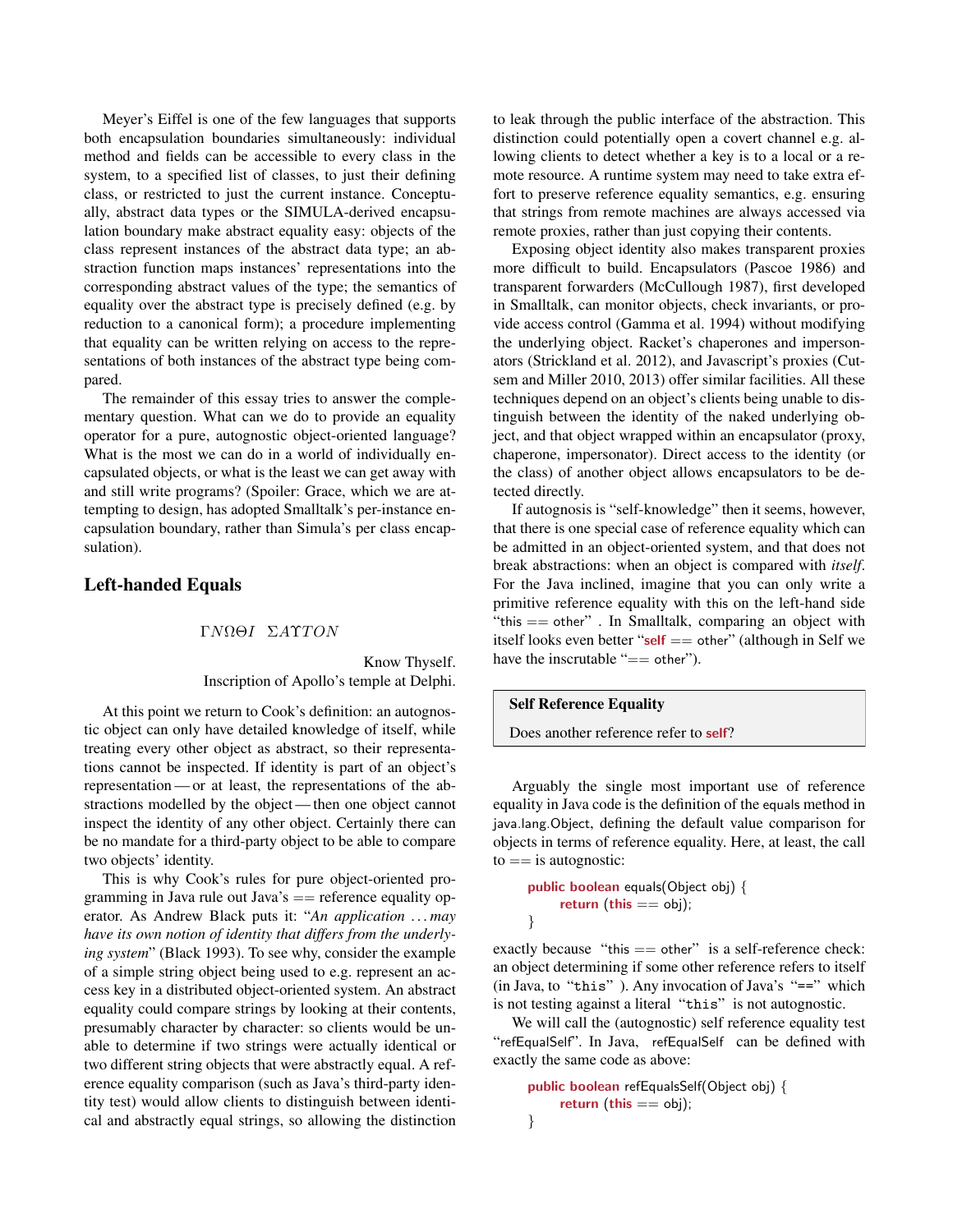the crucial point being that the binary  $=$  is converted to a unary operator, effectively by currying.

There are no doubt other uses of  $=$  in Java for testing the equality of value types: primitive ints, floats, and so on. These objects are primitive immutable values: here  $==$  embodies primitive value equality, rather than reference equality. The key question is: what about *other* uses of == for reference equality of objects, in particular non-autognostic uses of ==, where the left argument *isn't* self?

# From Autognosis to Equals

By analogy with the default definition of equals in Java, we can lift an autognostic reference equality test (i.e. refEqualSelf) into an object's interface by defining a leftEquals method as follows:

```
method leftEquals(other : Object) {refEqualSelf(other)}
```
Clients would call leftEquals method instead of using  $==$ on objects. Will this do, or do we need a full-strength identity comparison predicate?

We think that this *will* do, or rather, that it will be just enough. For a start, Self's and Ruby's reference equality operators are defined in pretty much this way. Ruby's equal? runs a primitive method, and although Self's definition bottoms out in the Eq: primitive, that primitive is only ever used autognostically. In fact it's only used once, in the beautifully gnomic definition of the nonprimitive, dynamically  $dispatched == method:$ 

```
== x = ( \_Eq: x )
```
Couldn't something like leftEquals work just as well in Java or other object-oriented languages? The big difference between leftEquals and built in primitives like Java's  $==$ , Python's is or indeed Self's Eq: is that the built in primitives are *trustworthy*. Being supported by the language implementation, primitives are guaranteed to give a result that accords with reality, or at least with the conceptual model and semantics of the language. Once we switch to using a method like any other, we lose this guarantee.

Java programmers may argue that they could fix the problem with leftEquals by making it a final method on class Object, so every object would be forced to offer this implementation — this is Ruby's convention. Pragmatically, this will be difficult to enforce in an open object-oriented system where we do not control the provenance of every object.

From Cook's perspective, of course, this is no longer object-oriented: it means that every object now knows (and can depend upon) a crucial fact about the *implementation* of every other object: that is, the precise code in the body of the leftEquals method. Conceptually, we're just back again to SIMULA: a special syntax for reference equality baked into the language.

# Trust

*the truth is not an obstacle for someone such as me, she said because you see we all create our own reality and if a problem should arise the best thing you can say is don't worry, be happy, and have a nice day*

MC 900 ft Jesus, Truth is Out of Style, (MC 900 Ft. Jesus 1989)

Drossopoulou and Noble's *Logic of Risk and Trust* can be brought to bear on this question (Drossopoulou et al. 2015). Rather than constraining the implementation of leftEquals to behave in a particular way (to meet a particular specification, formal or informal) programmers can reason explicitly about the trust relationships in their programs: which objects are trusted, and which objects are not. A program may trust only the objects that it has created directly, or all the objects in the same process, or all the objects on the same host, or perhaps all the objects used to access a business's suppliers and none of the objects used to access the business's customers. Drossopoulou and Noble write " $\circ$  obeys  $\mathcal{S}$ " to represent an assumption that an object o conforms to a specification S. Their contribution is that this trust is an assumption, not an assertion: obeys does not mean that o conforms to that specification, but that we will proceed as if it did meet the specification. In this way, obeys supports hypothetical reasoning about the behaviour of code under different trust assumptions. Moreover, if we are sure that particular object can be trusted, then we can be sure that method requests on that object will meet their specification, whether that request is for leftEquals or any other method.

(This may seem trivial, motherhood-and-apple-pie, especially one baked by Barbara Liskov: but it is not. Liskov's substitution principle aims to ensure that all objects meet their specification: obeys handles cases where they do not.)

As Cook might put it: the question of whether an object obeys its specification or not is ultimately a question about *the implementation of that object*: when we encapsulate implementations, we also encapsulate their correctness.

The very asymmetry of object-orientation (Aldrich 2013) is what comes to our rescue: left-handed equals is lefthanded for a reason. When we write a.leftEquals(b) what we mean is: if a **obeys**  $\mathcal I$  (where  $\mathcal I$  is a specification of the leftEquals operation) then we can trust that the result is accurate. On the other hand, if a doesn't obey the specification, any result whatsoever could be returned. What this means in practice is that if you're trying to compare two objects for identity, make sure the receiver, i.e. the *left hand argument* of leftEquals is trusted, whether or not the right hand argument is.

An immediate consequence of this style of reasoning is that leftEquals does *not* provide an equivalence relation in the presence of just one object that does not obey the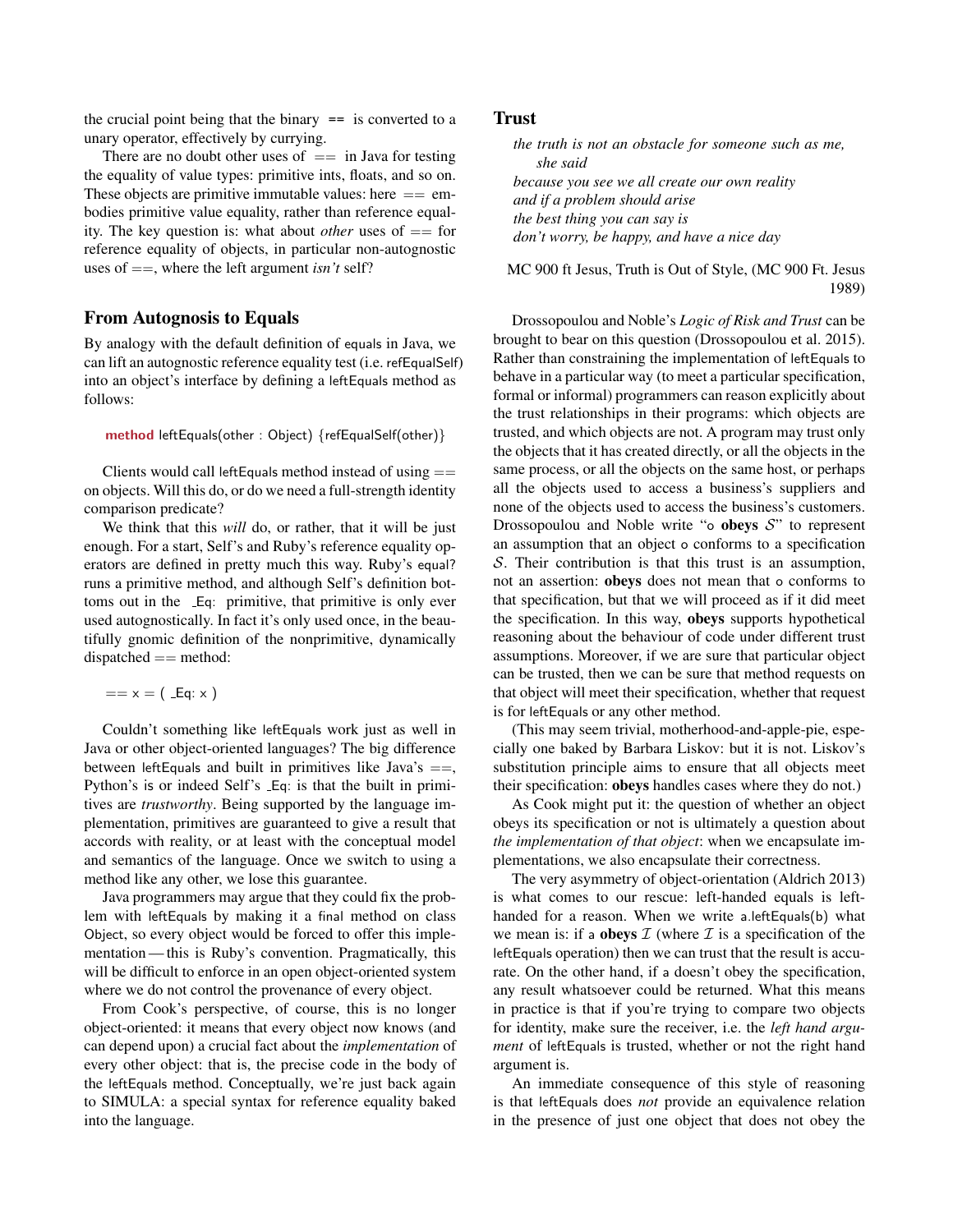specification. Imagine a perverse object that claims to be equal to any other:

```
def perverse = object {
method leftEquals(other : Object) \rightarrow Boolean { true }
}
```
writing perverse.leftEquals(o) will always return true, unlike the symmetric call, o.leftEquals(perverse), which will return false for any trustworthy object o that isn't actually identical to perverse.

If you know (or are willing to assume) that you can trust o, then leftEquals can give you just as much information as a proper symmetric equality comparison: that the two objects are (or are not) equal. If you're not willing to trust o, then you can't expect to learn anything by requesting a method on that object, and in particular you cannot trust the result (so you'd probably choose not to make the request in the first place). If you assume you can trust o and o turns out to be untrustworthy, then your program hit a serious bug, or an attempt to undermine the system.

Drossopoulou and Noble go on to show how a combination of the obeys predicate and conditional reasoning can be used to reason further about trust. We can write a specification such that if "a.leftEquals(b)" does return true, we choose to trust b as much as we trust a (they'd write something like "a obeys  $\mathcal{I} \longrightarrow$  b obeys  $\mathcal{I}$ "). It's important you are not blind about the objects upon which you request methods.

Alternatively we can recover limited equivalence relations by limiting the domain. Rather than building one relation over *all* objects ("any non-null object values" in the Java Specification) we consider only a given set of trustworthy objects: within that set, leftEquals can be an equivalence.

# Points and ColouredPoints

It's well known that inheritance and subtyping can also cause an equality relation to break symmetry (Odersky et al. 2009). Consider the paradigmatic Point type:

```
type Point = interface \{x \rightarrow Number
 y \rightarrow Number
 leftEquals(o : Object) → Boolean
}
```
and implementing class:

```
class point(x', y') \rightarrow Point {
    method x \{ x' \}method y \{ y' \}method leftEquals(other : Object) {
      match (other)
         case \{ p : Point \rightarrow(x.leftEquals(p.x)) && (y.leftEquals(p.y)) }
         case \{ \overline{\ } \rightarrow \overline{\ } false \}}
}
```
the leftEquals method first tests to see if its argument's public interface conforms to the Point type. If the object is at least of the type Point the method then compares coordinates, and this comparison is type safe because we now know that the other is a Point. If the type test fails, we return false. This type test does not breach Cook's autognosis principle, precisely because it inspects only the public interface of the other object — and a program may access any number of objects via their public interfaces. (Testing another object's class would expose the other object's implementation, breaking instance encapsulation and reducing polymorphism.) Here, leftEquals over objects created from the point class will be an equivalence relation.

Then, because this is the traditional point example, we consider a subtype and a subclass:

```
type ColouredPoint = Point & interface {
 \text{colour} \rightarrow \text{Colour}}
```

```
class colouredPoint(x', y', c') \rightarrow ColouredPoint {
   inherit point(x', y')method colour \{ c' \}method leftEquals(other : Object) {
     match (other)
       case { cp : ColouredPoint →
                  (x.leftEquals(cp.x)) &&
                  (y.leftEquals(cp.y)) &&
                  (colour.leftEquals(cp.colour))}
       case \{-\} false \}}
}
```
where the subtype just requires an additional colour method and the subclass implements that method, and overrides leftEquals to compare colours. Again, leftEquals over objects created by colouredPoint will be an equivalence relation, but mixing points and coloured points will break symmetry: a point can consider itself equal to a coloured point at the same coordinates, but a coloured point will never consider itself equal to a point.

There are at least two ways to recover symmetry here should that prove necessary. If colours aren't important, then colouredPoint can just inherit the equality method from point, unchanged, so the Point type, that is, the Point public interface is enough to determine equality. Alternatively we could add a default colour into the point class and rely only on the ColouredPoint public interface. Both of these options are preferable to a third alternative: adding some kind of publicly visible tag into the Point interface and making a choice based on the return value of the tag method.

# Collection

Let's consider a slightly larger example: some kind of collection, with just two requests add(element) which adds an element to the collection, and contains(other) which checks if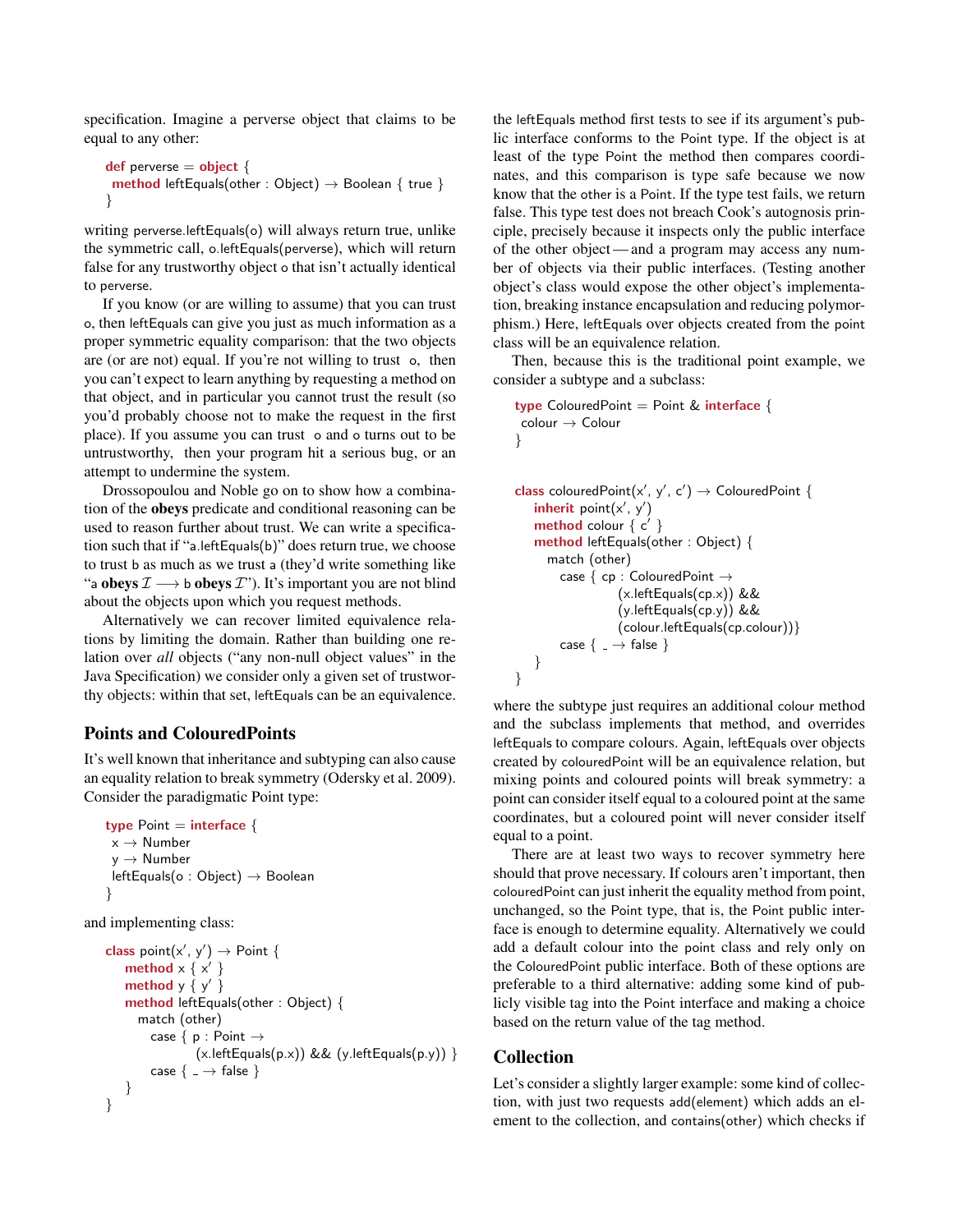the collection contains that element. That specification looks something like this:

```
type Collection = interface {
  method contains(o : Object) → Boolean //for any o
  \mathbf{method} \text{ add}(\mathsf{a}: \text{Object}) \rightarrow \text{Done} //must trust a
}
```
The point here is that the arguments to the add and contains methods, although the same type, have different trust assumptions. Add (obviously) adds element to the collection: if the collection is to be trustworthy we must be able to trust the elements we store inside it, at least enough to trust their equals methods ( $\circ$  obeys  $\mathcal{I}$ ). On the other hand, we do not need to trust that any other object handed into to the collection obeys the specification.

Looking at a potential implementation of this method explains why the asymmetry in the specification is feasible:

```
method contains (other : Object ) \rightarrow Boolean {
  for (1 .. size) do { index \rightarrowif (contents.at(index).leftEquals(other))
        then {return true} }
  return false
}
```
We iterate through a backing collection contents, calling leftEquals *only* on the objects in the collection, that is, objects we have already assumed we can trust. We never call methods on the other objects because we don't trust them although collections elements may call other methods on the other objects as part of implementing leftEquals. It is the responsibility of the collection's clients to add to the collection only objects that they trust. If an object (like perverse above) is added which does not in fact meet its specification, then the collection will break, in this case, answering that it contains any other object passed to it, whether or not they have been added.

# Grant Matcher

The Grant Matcher (Miller 1998) is an exemplar problem developed in the object-capability community to explore the requirement for a reference equality test in a secure distributed object-oriented system. The problem is that two people, Alice and Dana, agree to match each others' donation to a charity. Alice and Dana don't trust each other, but are willing to trust a third party grant matcher. Alice and Dana each supply the grant matcher with their donation (a money object) and an object denoting their idea of the agreed charity.

The puzzle is to write a grant matcher that avoids fraud, notably fraud by one person passing in a fake charity. A charity is a simple object that can accept a donation:

```
type Charity = interface {
  accept( donation : Money ) \rightarrow Done
}
```
Writing a grant matcher that uses a primitive object identity is easy. Here's a match method that does the match, relying on a system.referenceEquals primitive like C#'s:

```
method match (aliceDonation : Money,
              aliceCharity : Charity,
              danaDonation : Money,
              danaCharity : Charity) \rightarrow Boolean {
  if ((aliceDonation.amount
            .leftEquals(danaDonation.amount)) &&
      system.referenceEquals(aliceCharity, danaCharity))
    then {aliceCharity.accept(aliceDonation)
          danaCharity.accept(danaDonation)
          return true}
    else {return false}
}
```
This method checks that the donated amounts are the same, that the charities are the same object, and if so makes the donation. (Miller presents a Java implementation (Miller 1998) that deals correctly with concurrency, aliasing, transactions, and escrow; we ignore those concerns here to focus on equality).

Can we achieve the same thing using an abstract objectoriented left-handed equality comparison, like Java's equals or Ruby's  $==$ ? Most of the code would be the same, but the test changes to:

```
if ((aliceDonation.amount
         .leftEquals(danaDonation.amount)) &&
      aliceCharity.leftEquals(danaCharity))
```
The catch is that this design now permits a "man in the middle" attack (Miller 1998). A fake charity can masquerade as a real charity by delegating its implementation of leftEquals to a real charity, and then steal the money when given a donation:

```
class fakeCharity \rightarrow Charity {
  def underlying Charity : Charity = ...def backPocket : Account = ...method leftEquals(other : Object)
            { underlyingCharity.equals(other) }
  method hash { underlyingCharity.hash }
  method accept(donation : Money)
           { backPocket.accept(donation) }
}
```
If Alice passes a fake charity into a grant matcher implemented with leftEquals, she can steal Dana's money, because rather than delegating the accept method to the underlying charity it goes straight into Alice's backPocket. (Alice can steal money even without an underlying real charity by writing a perverse charity that always returns "true" from equals — provided no-one calls hash)

The problem arises because the leftEquals call is lefthanded: all it can do is determine if aliceCharity is willing to believe (or to pretend) that it is "the same as" danaCharity. This relation is neither symmetric nor transitive. If a request such as aliceCharity.equals(danaCharity) returns true,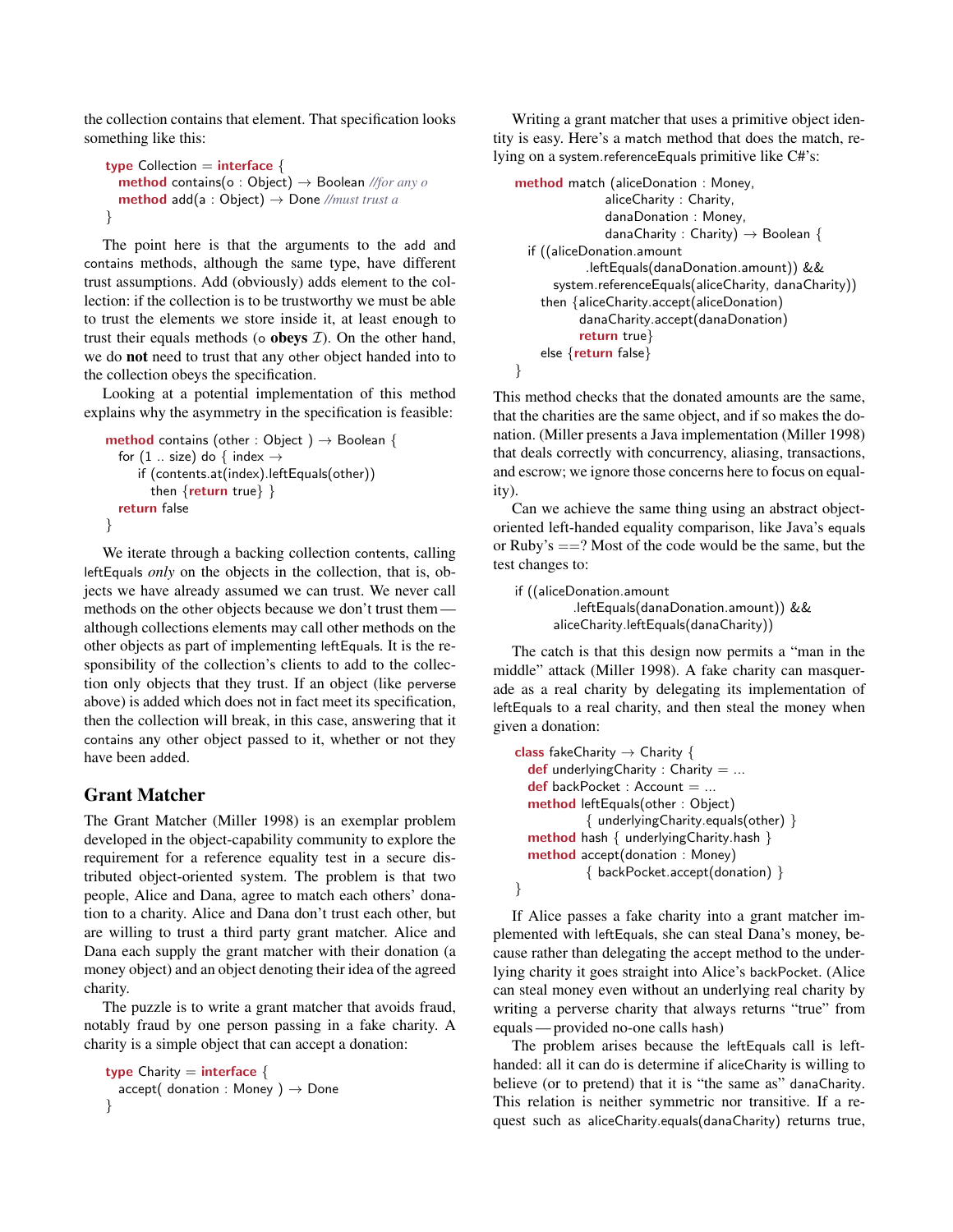then Alice's charity (and by extension, Alice) is willing to go ahead. (Alice indicated she was willing to go ahead when she passed her charity into the grant matcher.)

Formally, we hypothesise that if a charity's leftEquals method returns true, then self and the method argument other are the same object (reference equality) and as a result, the other object will obey its specification. This is all subject to the constraint that the left-hand purse is itself trustworthy: aliceCharity obeys  $C \longrightarrow$  (aliceCharity  $\equiv$  danaCharity)  $\wedge$ (danaCharity obeys C).

We can (almost) resolve this by restoring symmetry: we must also ask danaCharity if it considers aliceCharity acceptable: if Dana's charity is willing to go ahead, then presumably so is Dana. The change to the condition is almost trivial:

if ((aliceDonation.amount .leftEquals(danaDonation.amount)) && aliceCharity.leftEquals(danaCharity) && danaCharity.leftEquals(aliceCharity))

and now the transaction will only proceed if both charities agree. This ensures that no real charity can be spoofed by a fake charity. Where this solution differs from a system-wide third party identity primitive like system.referenceEquals is that a referenceEquals test can also detect when both sides are trying to cheat. Imagine both Alice and Dana give fake charities to the grant matcher. With a reference equality comparison, the grant matcher can detect that the two charities are different and abort the transaction. With a left-handed equality comparison, each fake charity will accept the other, and so the transaction will complete, with each charity stealing its own donation.

# Reflection

The other advantage of built in reference equality operators is that they are guaranteed to work on any object. A programmer defined abstract equality method could be buggy, and in some languages (like Self and JavaScript) some objects can have no methods whatsoever. An inspector or debugger may need to handle and manipulate these kind of objects: to put them into collections, checked for equality or/and identity, etc. This again is another advantage of the abstractionbreaking complicit in system-wide equality operators.

Gilad Bracha and Dave Ungar's model of reflection addresses all these issues (Bracha and Ungar 2004). A separable component of a language can offer privileged access to interact with any kind of object, however buggy or minimal, by supplying mirror objects that act as proxies for their reflectees. Because mirror objects are created by a trusted reflexion subsystem (say by calling reflection.mirror(o) to reflect on o) programmers can assume that the mirrors will implement their API correctly, without having to know anything about the implementation of that API. The mirror API can include methods (say reflecteeEquals) that performs reference comparison on their reflectees.

As Ungar wrote in a code comment in Self's core definition of its reference equality operator "==":

 $==$  and  $!=$  should usually be avoided; if you really care about object identities then you should probably be using mirrors, since object identity is a reflective concept.

Reflection can offer yet another solution to the grant matcher problem. We create two mirrors, one for each charity, and then use the reflecteeEquals method on the mirrors to ask if the those mirrors are reflecting on the same object, i.e., that the charities are the same.

```
method match (aliceDonation : Money,
               aliceCharity : Charity,
               danaDonation : Money,
               danaCharity : Charity) \rightarrow Boolean {
  \text{def} aliceCharityMirror = reflection.mirror(aliceCharity)
  \text{def} danaCharityMirror = reflection.mirror(danaCharity)
  if ((aliceDonation.amount
            .leftEquals(danaDonation.amount)) &&
      (aliceCharityMirror
            .reflecteeEquals(danaCharityMirror)))
    then {aliceCharity.accept(aliceDonation)
             danaCharity.accept(danaDonation)
             return true}
    else {return false}
}
```
The properties of this design are essentially the same as using reference equality directly, with an intrinsic reflection subsystem serving as a trusted third party able to verify objects' reference equality.

#### Reflective Equality

Do two mirrors reflect on the same object?

## **Grace**

*"The only reasonable numbers are zero, one, and infinity"*

#### Bruce MacLennan (MacLennan 1995)

To demonstrate how these ideas can come together into a coherent programming language, we will use them to redesign equality support in Grace, a new educational objectoriented programming language (Black et al. 2012). Grace aims to remove "inessential difficulties" from programming, so this design needs to be simple, yet sufficient to cover all the cases we have discussed in this essay.

### One Equals Operator

The first question is how many equality operators (or rather, equality operator families) should a language make generally available? For an autognostic object-oriented language,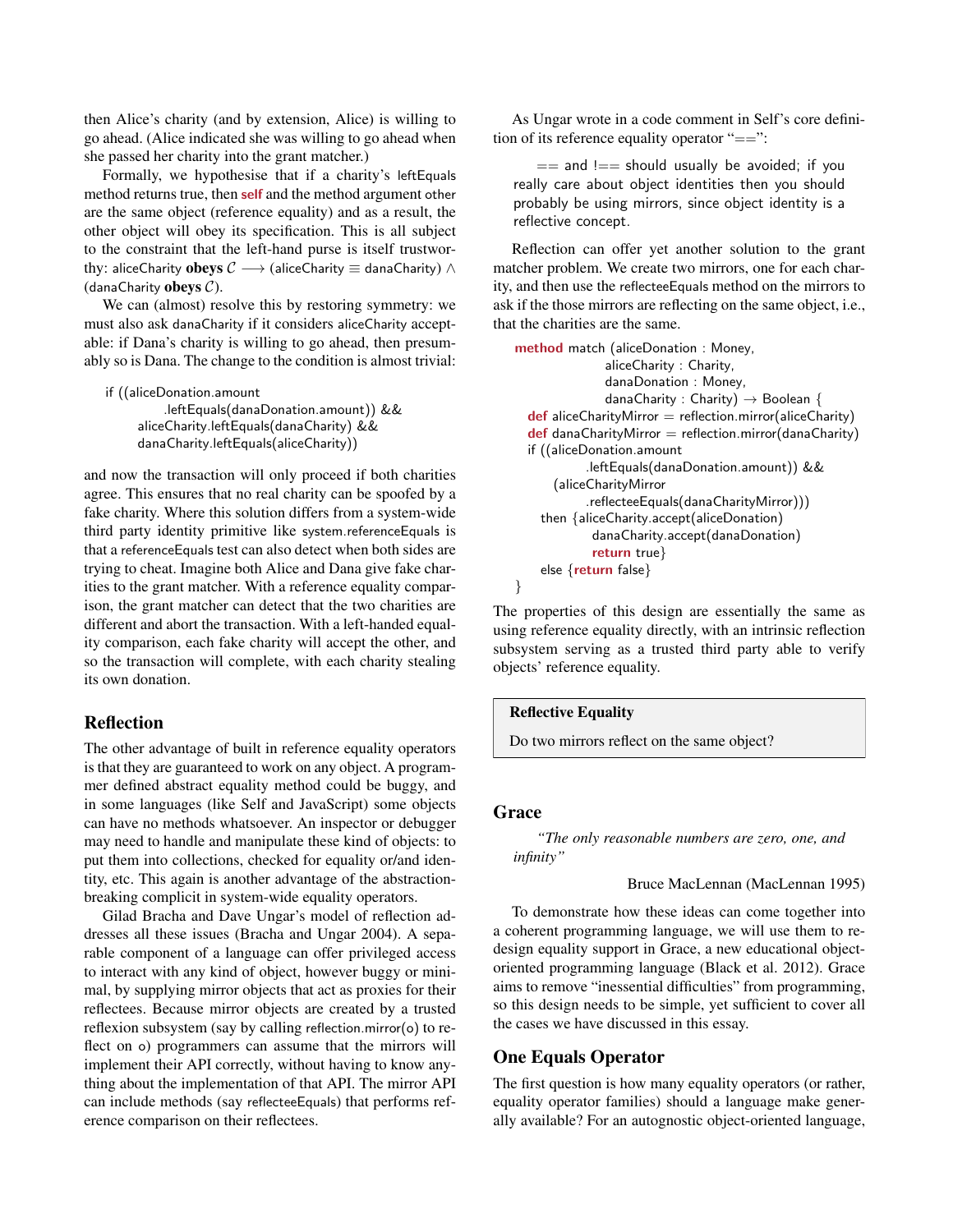that means these operators can be expected to be part of the public interface of most if not every object. As we've seen, most object-oriented languages provide at least two equality operators, typically reference equality and abstract equality, and many provide many more.

Having more operators should arguably make it easier for programmers to express the equality semantics that they need, but comes at the cost of programmers having to work out which operator to choose to compare objects. Programs would also have to support all the equality operators in every object. Given Grace's goals, we hope that just one family of equality operators will be enough, assuming that the core operator is well chosen.

Programmers can of course implement an infinity of families of equals operators if that makes sense in their domain — testing on keys, on values, implementation, abstraction — we've already met the cornucopia of equals functions supplied by Lisp. Some programs, especially those modelling complex domains or with complex optimised implementations, may well need many equality operators making many fine distinctions. Nothing in this design prevents programmers defining their own equality operators — the question we are considering is: how many operators should a language make generally available, that is, how many operators must every class implement? For an educational language, parsimony beats munificence: understanding the semantics of that single operator, how to use it, and how to implement it will be more than enough in a first or second programming course.

## Autognostic, Abstract, Left-Handed Equals

For reasons already discussed at length in this essay, the equality operator should be autognostic— with direct access to only one object's representation (self) from the inside, and all other objects only via their public interfaces.

This means that equality will just be a method request leftEquals(other) that compares its receiver and argument objects, dynamically dispatched like any other request. Lefthanded equals as a normal method implies that it can be overridden by the receiver, giving us abstract equality semantics. Where necessary, programmers can and should provide their own definitions of leftEquals. This solves the problems of value equality operators being unable to compare different implementations of the same interface: programmers can write appropriate comparisons for their abstractions. This choice also means that this operator will not form an equivalence relation — although particular implementations may provide an equivalence relation over some subset of all objects. But because leftEquals is not symmetric, programmers have to care about which object is on the left, and which on the right.

Just a left-handed reference equality operator isn't quite enough. Programmers need to be able to implement it: the recursion needs a base case. To maintain autognosticism,

such an implementation can only consider the object itself. A self reference equality operator can fulfil this role: it must be confidential (to ensure it can only be called from within its defining object) and primitive (implemented by the underlying platform) — as discussed above.

# Time and Eternity

The next design choice is what the implied consequences of two objects being equal should be. Implied consequences, because an abstract equals method can be overridden, so meeting this guarantee depends on the way particular abstractions choose to interpret equality.

The two main choices are always equals, or equals now. If we had two equality operators, we could have both. But we would rather have only one operator; this keeps the design simpler, and means that novices don't have to worry about which equals they should use.

For immutable objects, there is no observable difference between equals now and always equal: this is Baker's EGAL argument.

Similarly, mutable, distinguishable objects that model phenomena in the domain of the program will need object identity for their modelling: this is also an always equals relationship and (self) reference equality will do the trick.

The other main use-case for equality is the collections library: mutable collections in particular. All collections rely heavily on equality. Implementors of hashed or indexed collections need always equal semantics because otherwise objects would have to be reindexed whenever their contents change. On the other hand, equals now semantics seem essential to clients of mutable collections: with equals always semantics, two different mutable collections can never be equal to each other even when they contain exactly the same elements. Either every mutable collection would have to be converted into an immutable collection before comparison, or more likely, equals now semantics would be reintroduced as a second equality operator in the collections API (but, perhaps, not for all objects, unless we conclude two operators really are necessary overall).

Since mutable collections seem integral to Smalltalkstyle object-oriented programming, our design explicitly opts for equals now semantics. This has the unfortunate side effect of potentially breaking collections that really need stable equality, hashes, or even comparisons between objects. We are willing to accept that risk for three reasons. First, because once we have opted for an abstract, programable equality operator there is no guarantee it will be implemented correctly anyway. Second, because always equal semantics is a permissible implementation of equals now, so programmers who need the tighter semantics can adopt it anyway. Third, because an empirical study showed that in Java at least, this problem rarely arises in practice (where "rarely" means that the study was unable to find this problem (Nelson et al. 2010)).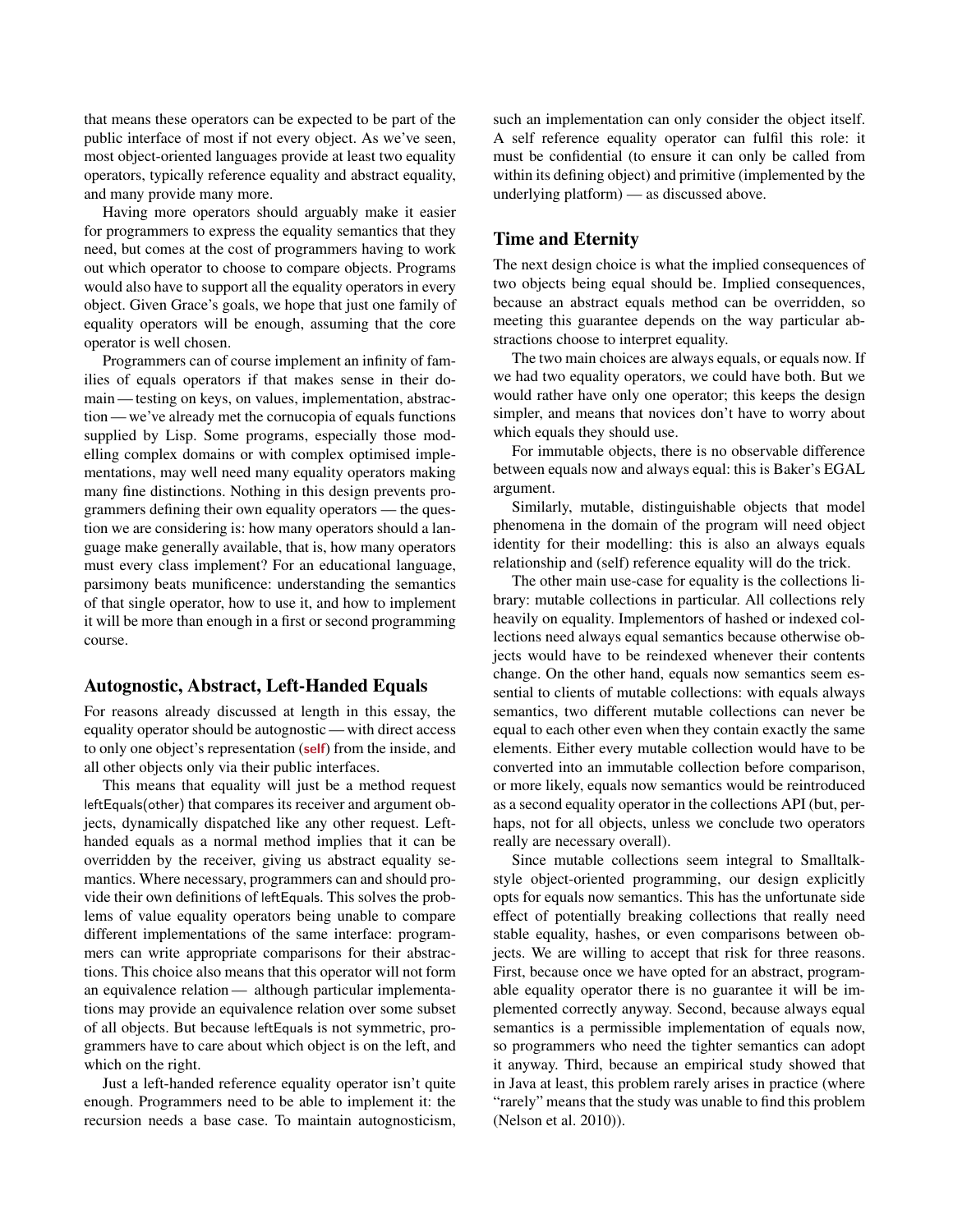# Reflective Equality

Again, for the reasons we have described above, Grace's existing reflective mirrors should be extended to support an equals operator that gives reflective equality (i.e. reference equality on the objects reflected in the mirror). We see how this spoils the claim to have only one family of equals operations: we are effectively squeezing a non-autognostic primitive reference equality operator in through the back door. For example, collections that need a stable always equal relationship can use reflection to get it.

The key advantage, to us, of this back door solution is precisely that it is a back door: the language itself and its core libraries still have only one general equal operator. Reflection is the underlying breach of autognosticism, because it opens up reflected objects' implementations anyway: once we've gone that far it seems churlish not to support reflective equality.

# Value Equality

What support, if any, should an object-oriented language provide for value equality? If objects are truly autognostic, then one answer is none: objects are only accessible behind a public interface. Value equality compares the representations of two objects, effectively reducing objects to their representations and nothing more. But what if this is all you need? What about the simple cases, the Wirthian sum-of-product concrete data types introduced in Pascal and COBOL and adopted by most functional programming languages ever since — *algebraic* data types (abbreviated "ADT") rather than *abstract* data types (also abbreviated "ADT") (Cook 2009). Value equality seems a good fit for these kind of objects.

Most object-oriented languages do not support value equality, although Scala's case classes are a notable exception. We can extend our design with a publicFieldsEqual primitive that acts as if the programmer had written a method that compares all the public fields of another object with its own public fields. This primitive remains autognostic because it needs only consult the public interface of an object to access its public fields.

#### Public Field Equality

Are two objects' public fields equal?

This is the design decision we are still on the fence about.

#### Summary

*The story is not all mine, nor told by me alone. Indeed I am not sure whose story it is.*

Ursula Le Guin, The Left Hand of Darkness, (LeGuin 1969)

So this is where we finish  $up$ —not in the sense of stopping, not yet, but in the sense that this is where we've got to so far:

- a x.leftEquals(y) request, understood by most if not all objects;
- $\bullet$  a request that is the negation of leftEquals(y)
- a refEqualsSelf(y) primitive method, inherited or otherwise available to all objects;
- default definitions of leftEquals( ) (and its negation) in terms of refEqualsSelf.
- a reflecteeEquals(otherMirror) request as part of a reflection system, (if there is one).
- a publicFieldsEquals(t) primitive method, inherited or otherwise available to all objects;

Sometimes a little code is worth a screenful of bullet points:

```
type Object = interface {
  == (other : Object) \rightarrow Boolean
  != (other : Object) \rightarrow Boolean
  hash \rightarrow Boolean
  ...
}
trait graceObject {
  method refEqualsSelf(other : Object)
    is primitive, confidential \{ \}method == (other : Object) {refEqualsSelf(other)}method != (other : Object) \{! \text{ (self == other)}\}...
}
trait graceValue {
  use graceObject
  method publicFieldsEquals(other : Object)
    is primitive, confidential \{ \}method == (other : Object) {publicFieldsEquals(other)}
  ...
}
type Reflection = interface {
  reflect(reflectee : Object) \rightarrow ObjectMirror...
}
type ObjectMirror = Object & interface {
  ...
}
```
Note that we have renamed a few things in the code: leftEquals has become  $==$ , and to show the complete family we include its inverse  $l$  = and hash. (We did consider not including the inverse  $I =$ ; but apart from being willfully perverse to disregard every language design precedent, it is particularly perverse when the interface has to include hash anyway.)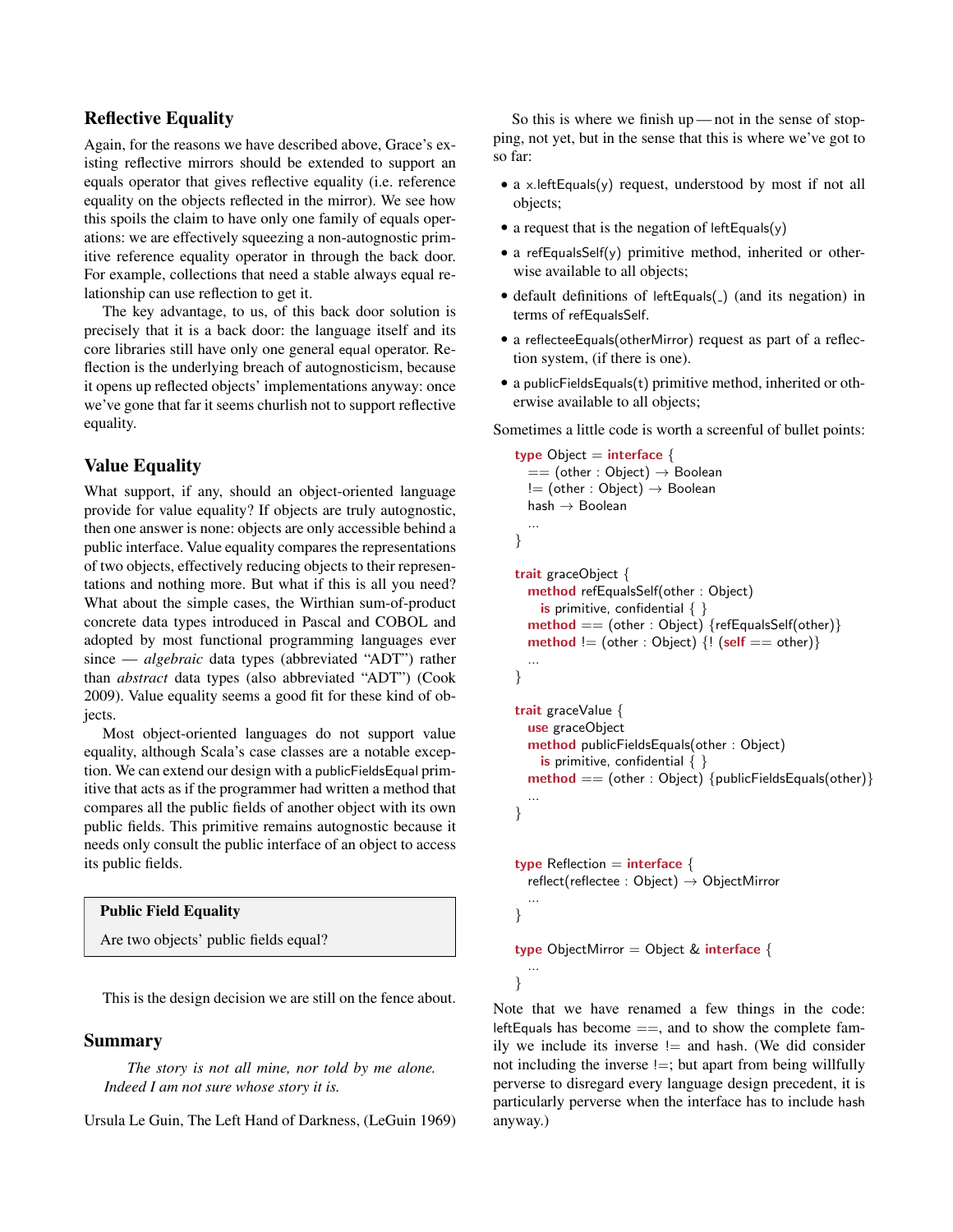We also moved reflectee Equals to be  $==$  on the mirrors. If you've survived this long, you should know not to ask how that is implemented: it really doesn't matter if the reflection subsystem ensures there is just one unique mirror object created for each reflectee (so  $==$  is reference equality), or if there can be many mirrors for each reflectee (and  $==$ compares reflectees in some other abstract way). A program using the reflection API has no way to tell the difference.

This seems to be is the most we can do in a world of individually encapsulated autognostic objects, and the least we can get away with.

# Conclusion

*Light is the left hand of darkness, and darkness the right hand of light.*

Ursula Le Guin, The Left Hand of Darkness, (LeGuin 1969)

Ursula K. LeGuin's subtle and celebrated feminist novel "The Left Hand of Darkness" (LeGuin 1969) tells of Genly Ai, an emissary to the planet Gethen. Written mostly from Genly's perspective, the novel includes quotations from Gethen's myths and legends, and excerpts from Ai's reports home. Ai must navigate the Gethenians' androgynous mutable sexuality (as an immutable biological male, Ai is seen as perverse by the Gethenians) and their resulting culture based on status and equality.

Object identity, reference equality, and value equality have been in object-oriented programming languages since SIMULA. Encapsulation, autognosis, coming from Smalltalk, is perhaps the most important principle of all. Self demonstrated that abstract equality comparisons (and many control structures) could be implemented solely as method requests, without any special cases, with a negligible runtime cost. Ruby shows that this kind of design can be practical in a scripting language today, with much less implementation effort. Let's stop contorting languages to run on a thirty years old Lisa, and take advantage of today's and tomorrow's machines to make languages that can be more straightforward, more simple, more trustworthy, and more graceful.

#### Acknowledgements

We thank Sophia Drossopoulou for many discussions on these topics, and William Cook, Shriram Krishnamurthi, Joe Gibbs Politz, and the anonymous reviewers for their comments. This work was supported in part by a James Cook Fellowship and by the Royal Society of New Zealand Marsden Fund.

## References

- J. Aldrich. The power of interoperability: why objects are inevitable. In *Onward!*, pages 101–116, 2013.
- B. Alexander. ABC's for object-gifted children. *ParcPlace Newsletter*, 5(1), Spring 1992.
- H. G. Baker. Equal rights for functional objects or, the more things change, the more they are the same. *OOPS Messenger*, 4(4), Oct. 1993.
- A. P. Black. Object identity. In *Proc. of the Third Int'l Workshop on Object Orientation in Operating Systems (IWOOOS '93)*. IEEE Computer Society Press, 1993.
- A. P. Black, K. B. Bruce, M. Homer, and J. Noble. Grace: the absence of (inessential) difficulty. In *Onward!*, pages 85–98, 2012.
- G. Booch. *Object Oriented Analysis and Design with Applications*. Benjamin Cummings, second edition, 1994.
- G. Bracha and D. Ungar. Mirrors: design principles for metalevel facilities of object-oriented programming languages. In *OOPSLA*, pages 331–344, 2004.
- C. Chambers, D. Ungar, and E. Lee. An efficient implementation of Self, a dynamically-typed object-oriented language based on prototypes. *OOPSLA*, 1989.
- W. R. Cook. On understanding data abstraction, revisited. In *OOPSLA*, pages 557–572, 2009.
- D. Crockford. *JavaScript: the Good Parts*. O'Reilly, 2008.
- T. V. Cutsem and M. S. Miller. Proxies: design principles for robust object-oriented intercession APIs. In *Proceedings of the 6th Symposium on Dynamic Languages, (DLS)*, pages 59–72, 2010.
- T. V. Cutsem and M. S. Miller. Trustworthy proxies virtualizing objects with invariants. In *ECOOP*, pages 154–178, 2013.
- O.-J. Dahl, B. Myhrhaug, and K. Nygaard. *SIMULA: Common Base Language*. Norwegian Computing Center, Oct. 1970.
- S. Drossopoulou, J. Noble, and M. S. Miller. Swapsies on the Internet. In *PLAS*, 2015.
- E. Gamma, R. Helm, R. E. Johnson, and J. Vlissides. *Design Patterns*. AW, 1994.
- A. Goldberg and D. Robson. *Smalltalk-80: The Language and its Implementation*. Addison-Wesley, 1983.
- J. Gosling, B. Joy, G. Steele, and G. Bracha. *Java Language Specification*. Addison-Wesley Professional, 3rd edition, 2005.
- R. Hickey. *Clojure Reference Manual*. clojure.org, 2016.
- D. Hoyte. *Let Over Lambda*. Lulu.com, 2008.
- B. Jacobs. Objects and classes, co-algebraically. In B. Freitag, C. B. Jones, C. Lengauer, and H.-J. Schek, editors, *Object Orientation with Parallelism and Persistence*, volume 370, chapter 5, pages 83–103. Kluwer, 1996.
- R. Johnson. Erlang, the next Java, Aug. 2007. http://www. cincomsmalltalk.com/userblogs/ralph.
- R. Johnson. Object-oriented programming and design, 2008. http://st-www.cs.uiuc.edu/users/johnson/598rej/.
- S. Krishnamurthi, B. S. Lerner, and J. G. Politz. *Programming and Programming Languages*. Shriram Krishnamurthi, 2016. http://papl.cs.brown.edu/2016/.
- U. K. LeGuin. *The Left Hand of Darkness*. Macdonald & Co Limited, 1969.
- O. Lehrmann Madsen, B. Møller-Pedersen, and K. Nygaard. *Object-Oriented Programming in the BETA Programming Language*. Addison-Wesley, 1993.